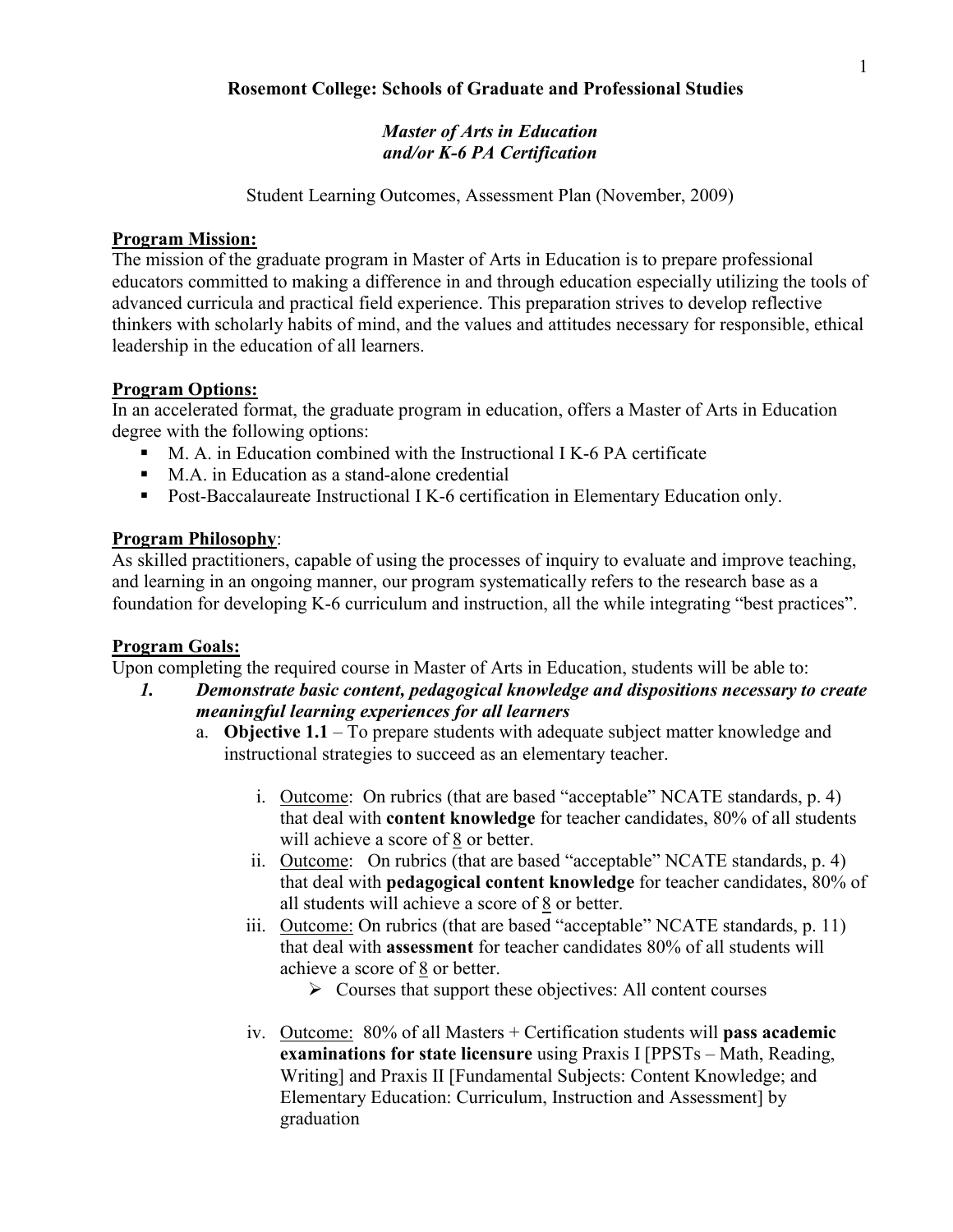# 2. Demonstrate teacher knowledge through self-reflection, inquiry, critical analysis of subject, and information literacy.

- a. Objective 2.1 To encourage effective self-reflections and analysis of the students' own knowledge base
	- i. Outcome: On departmental rubrics that judge the culminating course or project or professional educational portfolio, 80% of students will score at least 5 or higher in all target areas.
		- $\triangleright$  Courses that support these objectives: EDU 4390, EDU 4460
- b. Objective 2.2 To encourage student mastery of information literacy techniques.
	- i. Outcome: On "Core Competency" of Information Literacy Rubric college measuring information literacy [http://www.stjohns.edu/media/3/154036ce417b49678d1882aab8d27487.pdf] 80% of students will score at least 28 or higher in all target areas. > Courses that support this objective: All content areas.
- c. Objective  $2.3 T_0$  cultivate the students' ability to report, relate, and summarize their Master's Thesis topic effectively (Master's Only students)
	- i. Outcome: On program rubrics that deal with oral and written presentations, 80% of all students will score at least a 5 or better for both oral and written categories.
		- ▶ Course that support these objectives: EDU 4461 Master's Thesis

# 3. Demonstrate skill in professional and performance competencies required for effective teaching

- a. Objective 3.1 To craft students' abilities in planning and preparation; classroom environment; instructional delivery; and professionalism
	- i. Outcome: On rubrics (based on "acceptable" NCATE standards, p. 14) that deal with field experience and clinical practices for teacher candidates, 80% of all students will achieve 8 or higher.
	- ii. Outcome: On the 430PDE Performance Assessment, 80% of all students will pass with a score of 8 or better (Masters + PDE Certification)
		- > Courses that support this objective:
			- a. EDU 4450 and EDU 4451 Field Experience I and II
			- b. EDU 4455 Student Teaching (Masters and Certification students)
- b. Objective 3.2 To give students sufficient and extensive clinical experience, including students with exceptionalities, diverse ethnicity, gender, and social economic status
	- i. Outcome: On the 430PDE Performance Assessment 80% of all students will pass with a score of 8 or better (Masters + Certification).
		- > Courses that support this objective:
			- a. EDU 4450 and EDU 4451 Field Experience I and II
			- b. EDU 4455 Student Teaching (Masters and Certification students)